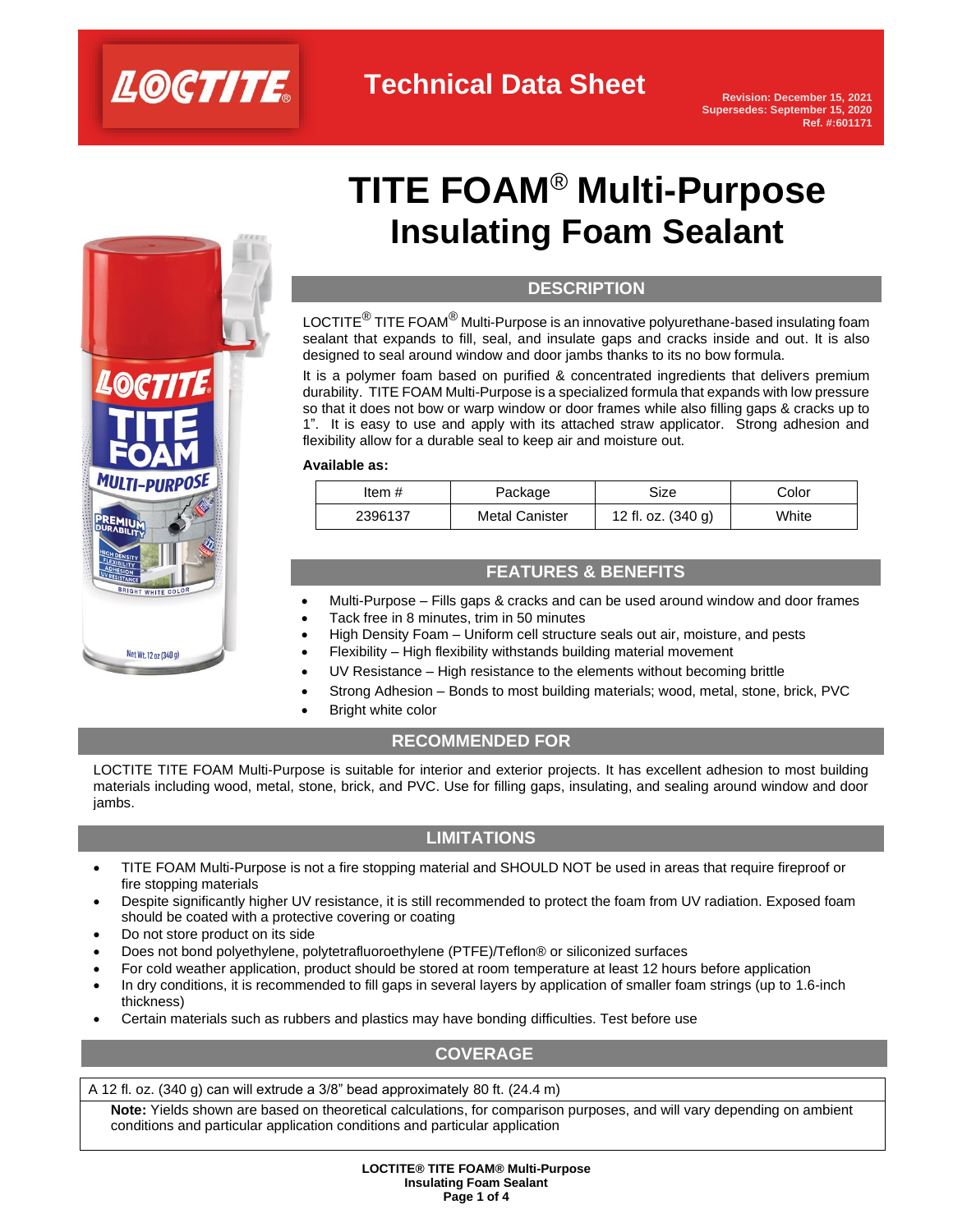

# **Technical Data Sheet**

# **TECHNICAL DATA**

| <b>Typical Uncured Physical Properties</b>               |                                                  | <b>Typical Application Properties</b> |                                        |                                                                                          |
|----------------------------------------------------------|--------------------------------------------------|---------------------------------------|----------------------------------------|------------------------------------------------------------------------------------------|
| Color:                                                   | White                                            |                                       | <b>Application Temperature:</b>        | Ambient conditions should be between<br>41°F (-5°C) and 95°F (35°C). Can                 |
| Appearance:                                              | Polymer Foam                                     |                                       |                                        | temperature must be between 41°F<br>$(-5^{\circ}C)$ and $86^{\circ}F$ (30 $^{\circ}C$ ). |
| Base:                                                    | Single component polyurethane                    |                                       | Odor:                                  | Slight ether                                                                             |
| Flash Point:                                             | $-155.2$ °F (-104°C)                             |                                       | <b>Repositioning Time:</b>             | 15-20 minutes*                                                                           |
| <b>Specific Gravity:</b>                                 | 1.0                                              |                                       | <u> Tack-Free Time:</u>                | 6-8 minutes* at $73^{\circ}F(23^{\circ}C)$ and $50\%$<br>relative humidity               |
| <b>VOC Content:</b>                                      | 19.28% by weight                                 | CARB                                  | Cut Time:                              | 50-70 minutes*                                                                           |
|                                                          | $211.6$ g/l                                      | <b>SCAQMD</b><br>rule 1168            | Cure Time:                             | Approximately 24 hours*                                                                  |
| Shelf Life:                                              | 12 months from date of<br>manufacture (unopened) |                                       | Clean Up:                              | Clean up uncured foam residue with<br>acetone. Scrape away cured sealant                 |
| Lot Code Explanation:                                    |                                                  |                                       | using a sharp-edged tool. Follow       |                                                                                          |
| MM/DD/YY (bottom of cannister)                           |                                                  |                                       | solvent manufacturer's precautions for |                                                                                          |
| $MM = month of manufacture$<br>$DD = day$ of manufacture |                                                  |                                       | using solvents.                        |                                                                                          |
| $YY = year$ of manufacture                               |                                                  |                                       |                                        |                                                                                          |
| Example: $10/31/18 =$ October 31, 2018, is the           |                                                  |                                       |                                        |                                                                                          |
| manufacture date                                         |                                                  |                                       |                                        |                                                                                          |

**\***Time is dependent upon temperature, humidity, and depth of sealant applied.

| <b>Typical Cured Performance Properties</b> |                        |                         |                                                                        |  |  |  |  |
|---------------------------------------------|------------------------|-------------------------|------------------------------------------------------------------------|--|--|--|--|
| Color:                                      | White                  | Sandable                | Yes                                                                    |  |  |  |  |
| Cured form:                                 | Flexible solid         | Paintable:              | Yes                                                                    |  |  |  |  |
| <b>Water Resistance:</b>                    | Yes                    | Service<br>Temperature: | $-40^{\circ}$ F(-40 $^{\circ}$ C) to 194 $^{\circ}$ F(90 $^{\circ}$ C) |  |  |  |  |
| Dimensional Stability:                      | $<$ ±5% (TM 1004-2012) | Maximum Joint<br>Width: | 1.2 inches (TM1006-2011 @ 41°F)                                        |  |  |  |  |
| Movement Capability:                        | >25% (TM 1013-2013)    | Shear Strength:         | 10.9 psi (75 kPa) (TM 2012-2011)                                       |  |  |  |  |
|                                             |                        |                         |                                                                        |  |  |  |  |

**DIRECTIONS**

#### **Tools Typically Required:**

Utility knife, painter's tape, or foil for protecting surfaces.

#### **Safety Precautions:**

Always wear eye protection, gloves and proper work clothes when using LOCTITE TITE FOAM Multi-Purpose. Protect surrounding work area from accidental foam overspray. Cured foam is difficult to remove from skin, clothing, and other substrates. May discolor skin. When transporting cans by passenger car leave the container wrapped in a cloth in the trunk, never in the passenger compartment. Maximum temperature should never exceed 120°F.

#### **Surface Preparation:**

Ensure all surfaces are clean and free from dirt, dust, oil, and other contaminants likely to impair adhesion. Surfaces can be moist but not frosted or iced. Cover surfaces not intended to be foamed. To ensure full and even curing of the foam on porous substrates (i.e., brickwork, concrete), moisturize surfaces with water spray before application.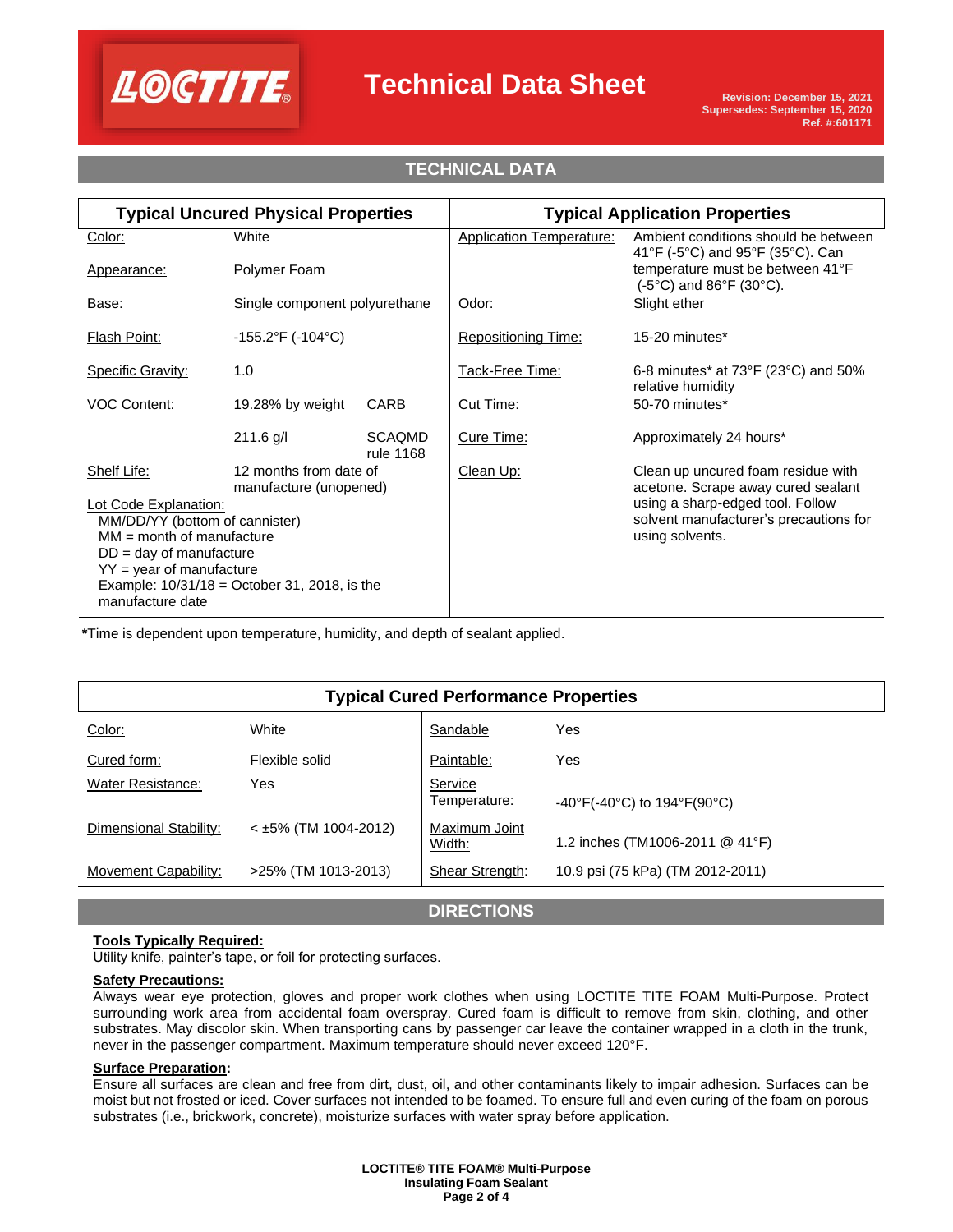

# **Technical Data Sheet**

**Revision: December 15, 2021 Supersedes: September 15, 2020 Ref. #:601171**

### **DIRECTIONS**

#### **General Preparation:**

The temperature of the working area should be between 41°F (5°C) and 95°F (35°C). The temperature of the product should be between 41°F (5°C) and 86°F (30°C). When working in cold conditions, can should be stored at room temperature for at least 12 hours before use. Shake can vigorously before use for 30 seconds (15-20 times minimum). Attach straw trigger to can by pushing down until it clicks into place, pull the safety tab to activate trigger, hold can upside down and squeeze trigger to dispense foam. Use straw plug as needed to block foam from exiting the straw. See diagram below.



#### **Application:**

Holding can upside down, press the trigger which controls outflow rate of the foam. Dispense the foam sparingly, filling the joint initially by half to avoid excessive overflows. Shake can regularly during use. Slight misting with water can speed cure. Foam can be trimmed with a knife after an hour. Foam will be fully cured in approximately 24 hours. It is recommended foam be protected from UV radiation by a protective covering or coating, such as, paint, plaster, mortar, etc. to avoid discoloration.

**Note:** Ambient temperature and humidity can affect foam curing and maximal joint width. In dry conditions, to get the best foam structure and properties, it is recommended to fill gaps and joints in several layers by the application of smaller foam strings (up to 1.2-inch thickness). At very dry conditions, the foam may be brittle after hardening. This brittleness is a temporary effect and disappears after a while or by warming up.

#### **Clean-up:**

Clean tools and uncured foam residue immediately with acetone. Cured foam must be carefully cut away with a sharp-edged tool.

#### **STORAGE & DISPOSAL**

Product must be stored vertically, not horizontally on its side.

**Note:** When storing foam dispensing applicators with foam cans attached, be sure to store the tool with the can valve pointing downwards. Storing the can upright may cause propellant to leak and the foam applicator and become inoperative. Store in a cool, dry place. For maximum performance and shelf life, store between 45°F (7°C) and 77°F (25°C). The product can be stored for a maximum of 1 week at -4°F (-20°C). Do not store below -4°F (-20°C), below this temperature product valve may spontaneously open resulting in leakage.

Containers are under pressure. Do not expose to open flame or temperatures above 120°F (49°C). Do not store under direct sunlight. Excessive heat can cause bursting and premature aging of components resulting in shorter shelf life. When containers are empty, vent off any excess pressure. DO NOT discard empty can in garbage compactor. DO NOT incinerate. DO NOT puncture, cut, or weld container.

**Recommended method of disposal for unused product:** Vent off excess pressure and dispose of in an appropriate waste receptacle. Dispose of according to provincial and federal governmental regulations.